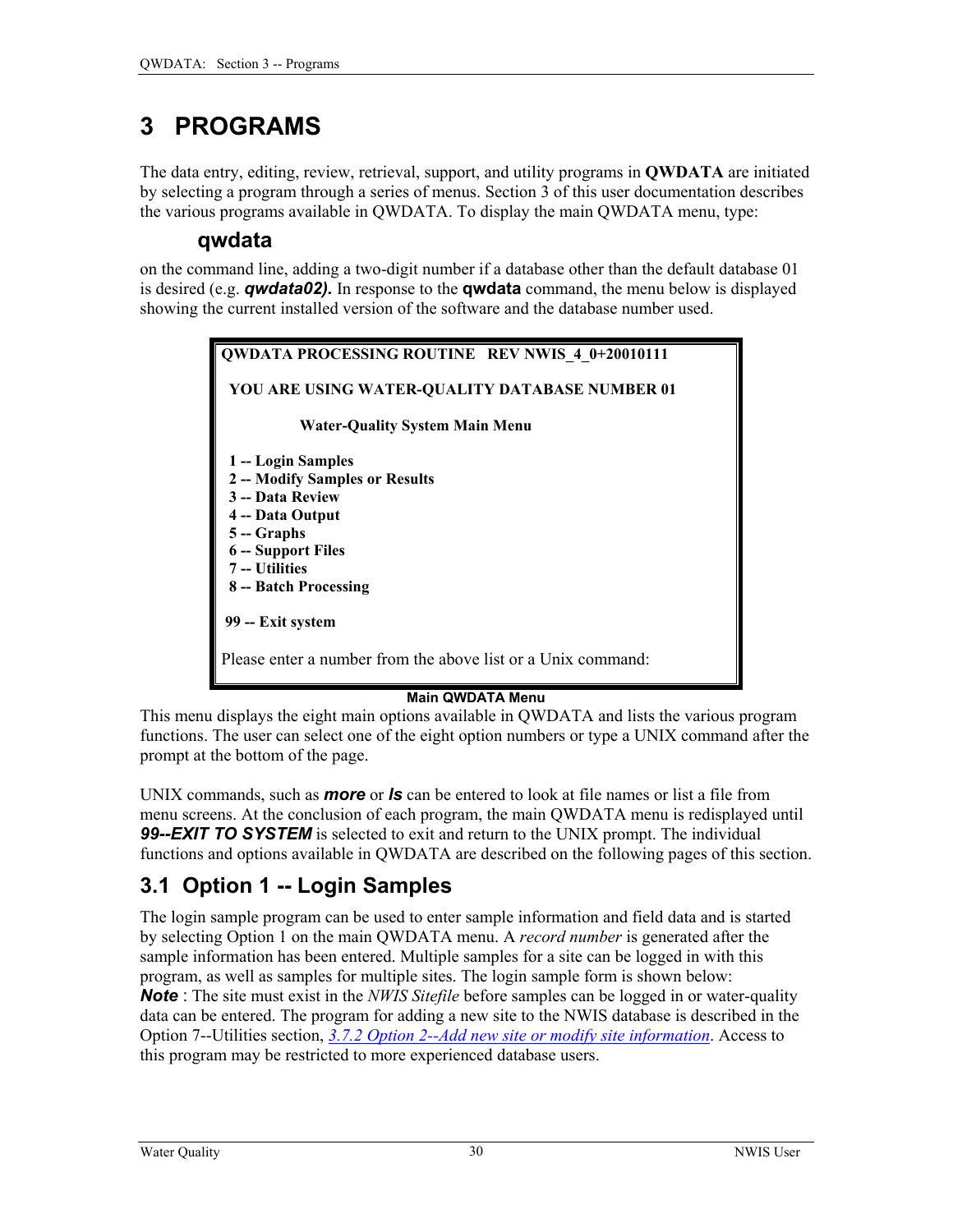<span id="page-1-0"></span>

| (1) Agency Code: USGS (2) Station Number:                                                |
|------------------------------------------------------------------------------------------|
|                                                                                          |
| (3) Begin Date: YYYYMMDD (4) Begin Time: HHMM                                            |
| (5) End Date: YYYYMMDD (6) End Time: HHMM                                                |
| (7) Time Datum: (8) Time-Datum Reliability:                                              |
| (9) Medium Code:                                                                         |
| (10) Sample Type: 9                                                                      |
| (11) Analysis Status: H                                                                  |
| (12) Hydrologic Condition: A (13) Hydrologic Event: 9                                    |
| (14) Analysis Source: A                                                                  |
| (15) Analysis Types:                                                                     |
| (23) Geologic Unit Code: *                                                               |
| (24) Lab Number: ______ (25) Project Number: ____                                        |
| (26) Organism Code (ITIS): * (27) Body Part Code: *                                      |
| (28) Sample field comment: N Add?:                                                       |
| (29) Sample lab comment: N Add?:                                                         |
|                                                                                          |
|                                                                                          |
| Options: $? \triangleleft D \# / /x \rightarrow +x / \sqrt{a} /c /q$ - Enter ?/ for help |
| Login sample form (shaded text indicates mandatory items)                                |

**Note**: Fields containing an asterisk (\*) are not available for entry unless the appropriate medium code is entered. See additional information for items 23, 26, and 27. The options at the bottom of the screen allow the user to move from item to item, screen to screen, and to other parameters. The valid cursor control characters and options are shown at the bottom of the screen and are described in *[section 2.2.2 Cursor control](#page-2-0)* and *[Tip Sheet](#page-0-0) 5.1*. The items on the Login Sample screen are described below and on *[Tip Sheet](#page-0-0) 5.2*.

*(1)* The cursor is initially positioned at the U in *USGS*. If this agency code is correct, it is accepted by entering a carriage return; if not, any valid agency code (for example, USEPA) may be entered followed by a carriage return. A list of valid codes is available in *documentation for the [Ground-Water Site Inventory System.](http://wwwnwis.er.usgs.gov/nwisdocs4_3/gw/GW.user.book.html)* 

*(2)* The cursor is then positioned to the first blank following *STATION NUMBER*: and the program waits for input. Enter the station number, followed by a carriage return. At this point the program checks to determine if the agency code and *station number* (also referred to *station identification, site identification, or site id*) are in the *Site File*. If the agency code and station identification are found in the *Site File*, the station name is displayed and the cursor moves to the next item. If the agency code and station identification are not found in the *Site File*, an error message is displayed and the cursor returns to the first blank following *AGENCY CODE*.

*(3)* When a station number has been accepted, the cursor is moved to the first Y following *BEGIN DATE*. The begin date is a required item and must be entered in the correct format. The date is checked for validity, including if the date is less than or equal to the current date (future dates are invalid). If the begin date is more than 1 year prior to the current date, a message is displayed and there is an opportunity to reenter the date.

**Note** *: For sample composites, the full end date (year, month, and day) must be entered. There are no restrictions on composites that span the end of the month. The only checks made on end date are to ensure that the date is valid and the end date is not earlier than the begin date. (If a composite spans more than 30 days, a warning message is displayed*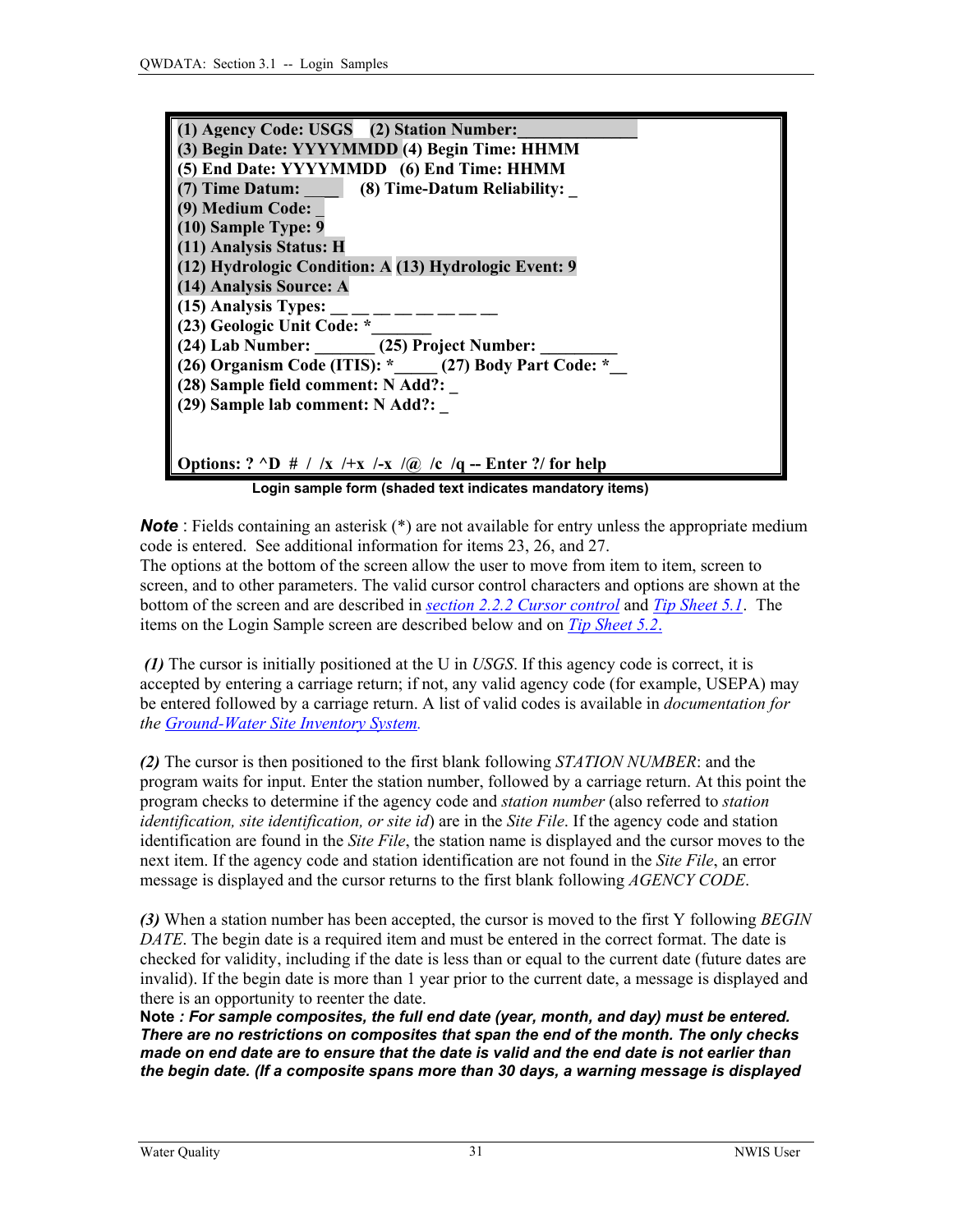#### <span id="page-2-0"></span>*and there is an opportunity to change the end date).*

*(4-6)* The next three items (*BEGIN TIME, END DATE*, and *END TIME*) are optional and may be skipped by entering carriage returns.

*(7)* The *TIME DATUM* is a required item and is checked against a list of valid codes. This field will be automatically populated from the site file settings for the site entered. A list of valid time datums can be displayed on the screen by typing a "?". Additional information for time datums is available in *[Section 2.1.9 a](#page-1-0)[nd 2.4.6](#page-5-0)* and a list of valid time datum codes is available in *[Appendix J, table 1.](#page-0-0)* 

If a time datum that does not match the site file setting for the site is entered, the following warning will appear at the bottom of the screen:

#### **Warning! Time zone does not match site file settings. Re-enter (Y/N)?**

This is only a warning, because the time datum entered is unexpected and the user is given the chance to change it. There may be a valid reason for the time datum to be different and the software will store the time datum entered.

When a daylight saving time datum for a sample date that is not during the daylight saving time period is entered, the following warning will appear at the bottom of the screen:

#### **Warning! Daylight saving time not normally used on this date. Re-enter (Y/N)?**

This is an unusual circumstance and most likely is a mistake; therefore the user is given an opportunity to change it.

For composite samples that contain a time period that straddle the daylight saving time date change, the standard time datum is recommended. For example, if the begin date is April 1, 2002 and the end date is April 30, 2002, the standard time datum should be used. In the eastern time zone, EST (Eastern Standard Time) should be used. If a daylight saving time datum is used, the following warning will appear at the bottom of the screen:

**Use standard time datum if Start/End date is standard time. Re-enter (Y/N)?**  This gives the user the opportunity to change the value entered.

*(8)* The *TIME DATUM RELIABILITY* is a required item and is checked against a list of valid codes. This field will be automatically populated as 'K' (known). The value can be changed to any valid code. If the code entered is other than 'K', the time datum stored with the sample will not appear in all output formats. A list of valid reliability codes can be displayed on the screen by typing a "?". Additional information for this field is available in *[Section 2.4.7](#page-5-0)* and a list of valid time datum codes is available in *Appendix J, table 2 .*

*(9)* The *MEDIUM CODE* is a required item and is checked against a list of valid medium codes.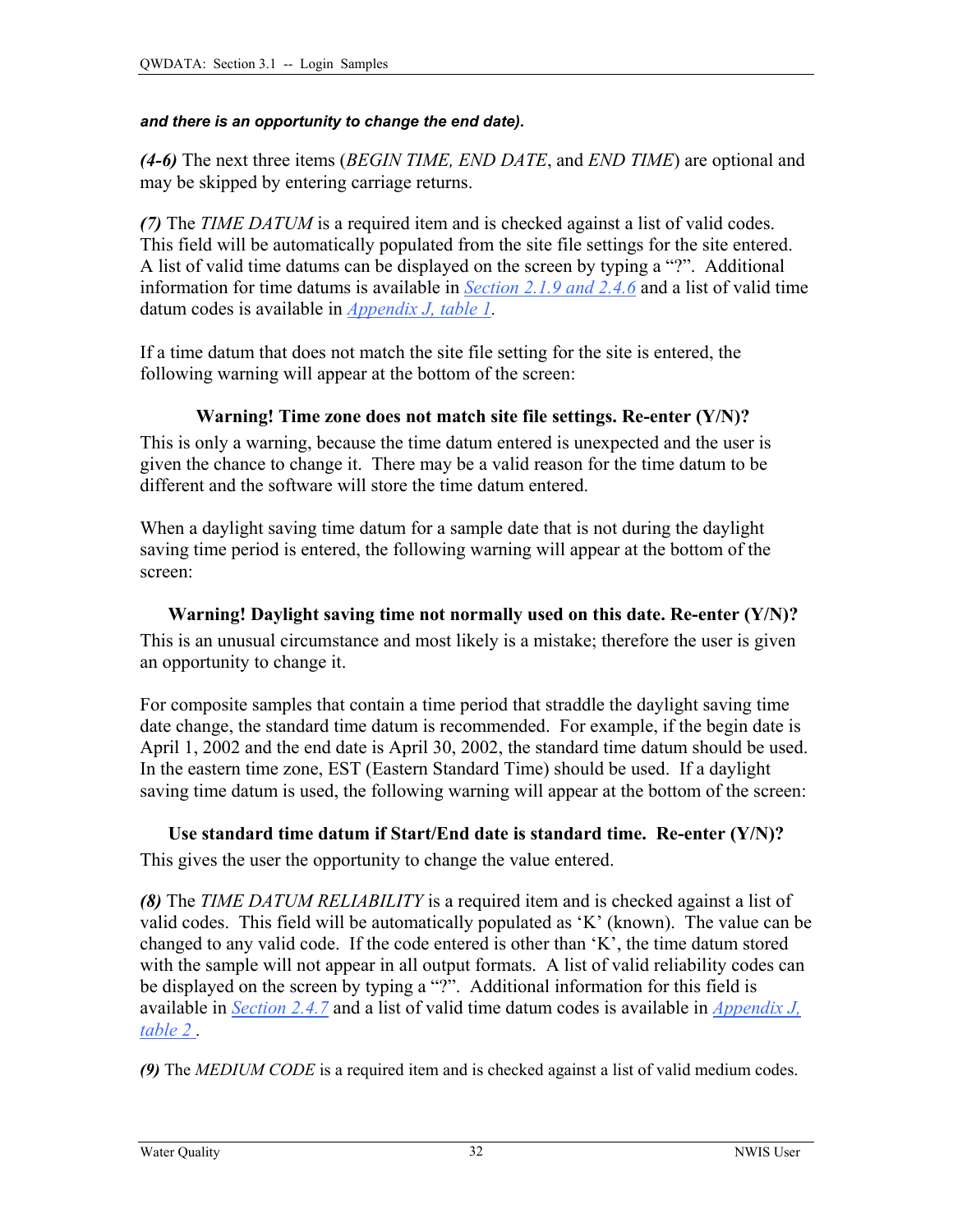A list of medium codes can be displayed on the screen by typing a "?". The cursor is repositioned in the space following *MEDIUM CODE* after the list is displayed. Medium codes are described in *section 2.3.3* and a list is available in *[Appendix A; table 1.](#page-1-0)*

*(10-14)* Default values are displayed on the screen for items: *SAMPLE TYPE* , *ANALYSIS STATUS*, *HYDROLOGIC CONDITION* , *HYDROLOGIC EVENT* , and *ANALYSIS SOURCE* . The default values are: *9*--Regular sample for *SAMPLE TYPE* ; *H*--Initial entry for *ANALYSIS STATUS* ; *A*--Not determined for *HYDROLOGIC CONDITION* ; *9*--Routine sample for *HYDROLOGIC EVENT*; and *A*--Not determined for *ANALYSIS SOURCE* . The default values can be replaced by entering the desired value. Entering a "**?**" for any of the items displays a list of valid codes on the screen. Valid codes for *SAMPLE TYPE, ANALYSIS STATUS, HYDROLOGIC CONDITION, HYDROLOGIC EVENT,* and *ANALYSIS SOURCE* are available in *[Appendix A;](#page-6-0)  [tables 5, 7, 3,4, 8](#page-6-0)*.

*Note*: If a "6" indicating Ground Water has been entered for the medium code, the items *HYDROLOGIC CONDITION* and *HYDROLOGIC EVENT* are automatically changed to the default value X--Not applicable. On the rare occasions when some other value is desired, the items can be changed before the record is stored.

*(15-22)* These items are optional and may be skipped by entering a carriage return. Valid codes for *ANALYSIS TYPES* are displayed by entering a "**?**" and are available in *[Appendix A; table 6](#page-6-0)*. A total of eight *ANALYSIS TYPE* codes can be entered. To enter, type in a valid analysis type followed by a carriage return.

*(23)* If the medium code is anything other than "**6--Ground Water**" or "**S—QA sample - Ground Water**", the *GEOLOGIC UNIT CODE* item is skipped. A valid list of *GEOLOGIC UNIT CODES* are displayed by typing a "**?**" and at least two characters of the *GEOLOGIC UNIT CODE* or name . Valid codes can be viewed through the check support files, Option 6, described in *[section 3.6.4](#page-2-0)*. A complete list of valid geologic unit codes can found in the file /usr/opt/nwis/support/aageol.states.all

*(24)* The *LAB NUMBER* item refers to the lab identification number, which is established when the sample is received at the USGS National Water Quality Laboratory. Normally, the *LAB NUMBER* is not known when the sample is being logged in and this item should be left blank by entering a carriage return. If a value is entered at District login time, then that value will not be updated by subsequent lab-data input programs.

*(25)* The *PROJECT NUMBER* allows the user to enter a District project number.

*(26)* Samples with medium codes: *C*, animal tissue; *D*, plant tissue; *X*, quality assurance sampleanimal tissue; or *Y*, quality assurance sample-plant tissue, automatically converts *ORGANISM CODE* to a required item. To search for valid *ORGANISM CODES,* type a "*?*", and at least two characters that appear in the organism name, followed by a carriage return. To improve the results of the search, enter as many characters as are known; shorter entries could result in a long list of results.

*(27)* Login of samples with medium codes of *C, D, X*, or *Y* automatically converts *BODY PART CODE* to a required item *.* Valid *BODY PART CODES* can be displayed by typing a "*?*", followed by a carriage return and are available in *[Appendix A; table 19](#page-20-0)*.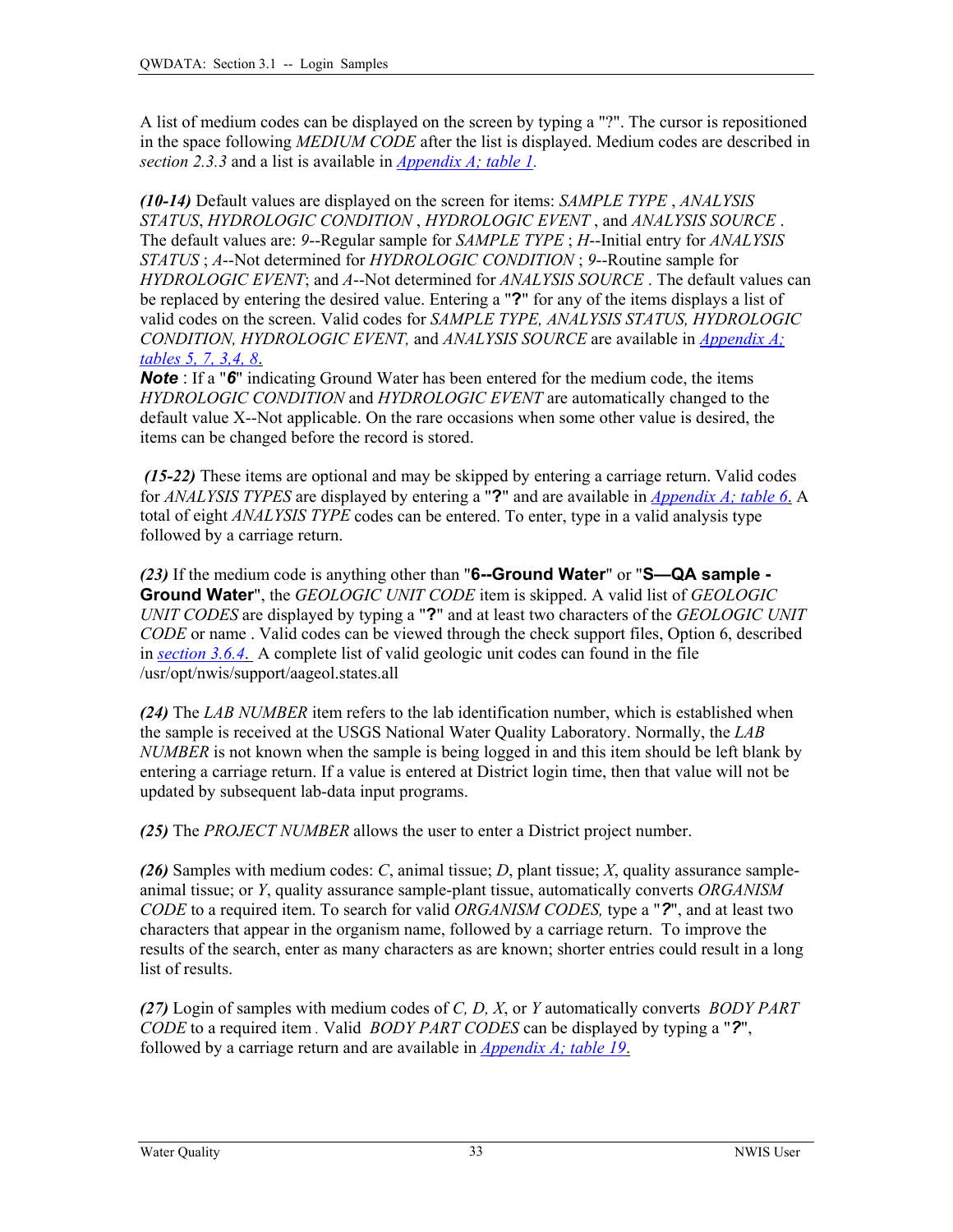<span id="page-4-0"></span>*(28 & 29)* If a *SAMPLE COMMENT* item has not been entered, an 'N' appears between the ':' and the 'Add?' query. If the user enters a 'Y' and a carriage return after the 'Add?' query, a separate editor will appear where the user can enter the *SAMPLE COMMENT*. If a *SAMPLE COMMENT* item has already been entered, a 'Y' appears after the ':' and the 'Add?' query will appear as 'Edit?'. If the user chooses to edit the existing comment by putting a Y after the 'Edit?' query, the comment is displayed in a separate editor and the user is given the option to edit or delete the comment, or cancel, to retain the existing comment. *NOTE: Comments may not be entered in the login screen. If anything other than a Y or y is entered after the 'Add?' or 'Edit?' queries, the entry will not be accepted, and no change will be made to the comment field.* 

After completing entry of the *SAMPLE LAB COMMENT*, the user is prompted with an option to make changes to any of the previously entered items on the login sample screen. If any of the valid item numbers (1-27) are entered, the cursor is repositioned at the selected item. Changes made to any entry are subject to the same edit criteria as during initial entry. A carriage return after item 27 or a "**/q**" allows the user to complete the login sample form.

Following the carriage return after field #27 or after using "/q", the database is searched to ensure that the *header information* is unique. The *header information* is a unique combination of agency code, station number, medium code, dates, and times. If a record with the same header information is found, the entry is rejected with the following error message:

- **That RECORD already EXISTS RECORD NUMBER ########**
- Login another record (Y/N, <CR>=Y)?

If the header information is unique, the next screen asks the user:

## **Do you want to add parameters 00027 and 00028 (Y/N)?**

 A fixed value code is required for parameter codes 00027 (*COLLECTING AGENCY)* and 00028 (*ANALYZING AGENCY)* and acceptable fixed-value codes are listed in *[Appendix B](#page-0-0).* If the user responds by typing a "*Y*", the default value, 1028 *(U.S. GEOLOGICAL SURVEY),* is entered for both values. There is an opportunity to change the values after answering the next question:

#### **Do you want to enter any data for this record (Y/N)?**

If the user responds with an "*N*" this step is skipped. If the answer was "*Y*" for entering the *COLLECTING and ANALYZING AGENCY* and "*N*" for entering field data, an edit-entry form for 00027 and 00028 is displayed. If the user responds with a "*Y*", the following query appears:

## **Are you entering lab (L) or field (F) data? (L or F, <CR>=F):**

If "*F*" is chosen, the field data entry screen is the same as described in *[section 3.2.1.](#page-6-0)* If "*L*" is chosen, the laboratory data entry screen is the same as described in *[section 3.2.2.](#page-9-0)*  After entering or not entering data, a record is created and the assigned *record number* is displayed. Many users write the record number on the National Water Quality Laboratory Analytical Services Request Form or water-quality field notes.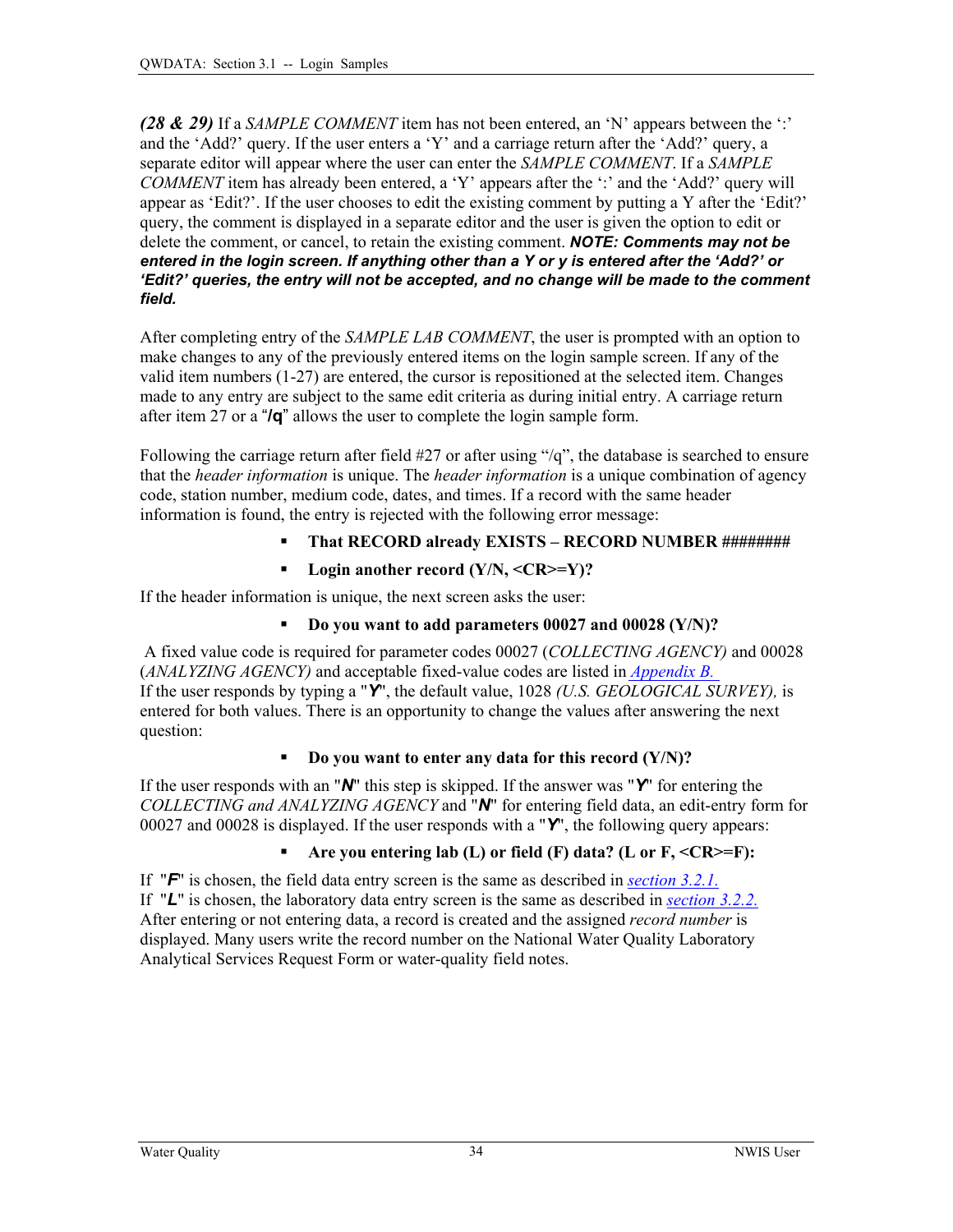<span id="page-5-0"></span>**Saving record -- STATION NAME: SWIFTCURRENT CREEK AT SHERBURNE, MONT. AGENCY CODE: USGS SITE NUMBER: 05016000 BEGIN DATE: 20010101 BEGIN TIME: 2001 END DATE: 20010301 END TIME: 2003 MEDIUM CODE: H RECORD entered - record number = 00100010 Login another record (Y/N)?** 

 **Screen displaying the creation of a record number for the sample** 

Next, the user is asked if he or she wishes to: Login another record (Y/N)? An "*N*" ends the program, whereas a "*Y*" produces the prompt: Do you wish to edit the same header  $(Y/N)$ ? and allows the user to edit the header information. If the user has chosen to edit the record header of the previous sample and a comment was entered for the sample, then the user is given an opportunity to retain or edit the sample comment on the next screen where the previous sample information is redisplayed with prompts for the item numbers the user wishes to change. The ability to edit the previous sample information allows for the rapid login (data entry) of samples with mostly repetitious information (e.g. samples at the same site that differ only by time, such as vertical measurements in a lake). An "*N*" causes a new input form to be displayed (without the previously entered values). The dialog proceeds as before, with the cursor positioned at the U in *USGS* of the *AGENCY CODE*. A maximum of 500 parameters can be stored in a single QWDATA file record.

# **3.2 Option 2 -- Modify Samples or Results**

Option 2 of the main menu has three options that can be used to modify samples or results through the submenus. The first option, Enter Field Data, is a program used to add field waterquality data to existing records in the QWDATA database. The second option, Enter Laboratory Results, can be used to add non-USGS laboratory data to QWDATA. The third option, Edit Samples or Results, can be used to edit existing header information or results. *Note* : A record must exist in the database before any of these programs can be used. The record number or agency, site number, date, time and medium code must be known before any of these programs can be used. The program for logging in a sample is described in *[section](#page-0-0) 3.1*.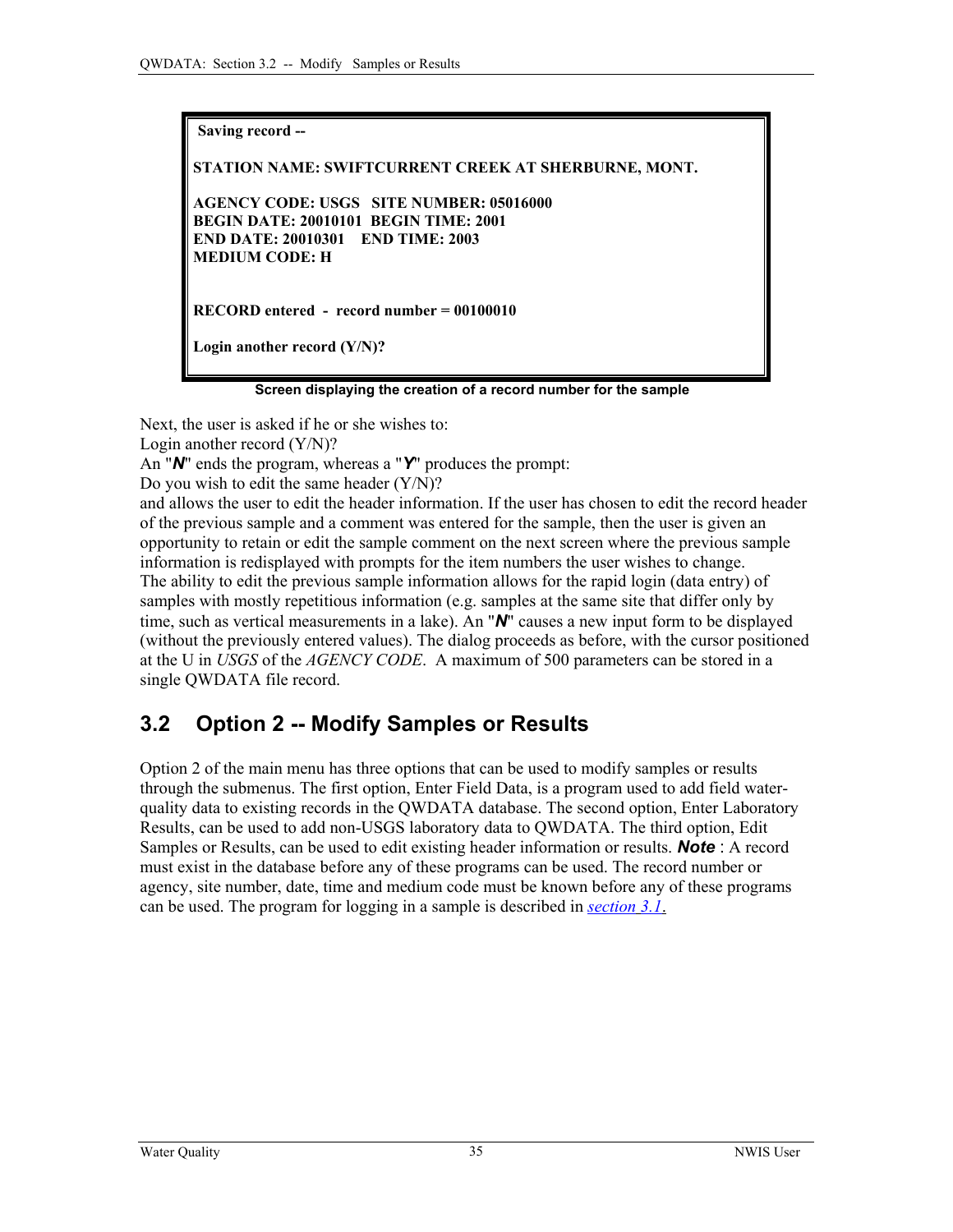<span id="page-6-0"></span>

| <b>QWDATA PROCESSING ROUTINE REV NWIS 4 0+20010111</b>       |
|--------------------------------------------------------------|
| YOU ARE USING WATER-QUALITY DATABASE NUMBER 01               |
| <b>Modify Samples or Results</b>                             |
| 1 -- Enter Field Results                                     |
| 2 -- Enter Laboratory Results                                |
| 3 -- Edit Samples or Results                                 |
| 98 -- Exit menu                                              |
| 99 -- Exit system                                            |
| Please enter a number from the above list or a Unix command: |

 **Modify Samples or Results submenu options**

## **3.2.1 Option 1 -- Enter Field Results**

Field data results can be entered into QWDATA with this program as well as in the Login Sample program described in *[section 3.1](#page-0-0)*, and the Enter Laboratory Results program described in *[section](#page-9-0)  [3.2.2](#page-9-0)*.

The Enter Field Results program uses a field form, which is a list of parameter codes and associated information in a file named *field.parmsnn* , stored in the directory */usr/opt/nwis/data/auxdata/qw\_field\_forms/* , where "*nn*" represents the 2-digit form number (e.g. field.parms01). Example of the format needed for a field form is shown in appendix G.

Additional information about field forms is available in *[section 2.](#page-15-0)9* and *[Tip sheet 5.3.](#page-0-0)* After option 1 has been selected, the user is prompted to enter the record number for the sample or a carriage return to identify a sample by agency code, station number, start date, start time, end date, end time, and medium code. The record number and sample information are displayed and the user is asked if this is the desired record.

| qwfield -- Water Quality Field Data Entry Program |
|---------------------------------------------------|
| Processing in database: 01                        |
| Record Number: 99501617                           |
| Station Name: ST. MARY RIVER NEAR ST. MARY, MT    |
| Agency Code: USGS Site Number: 05013600           |
| Begin Date: 19950802 Begin Time: 1300             |
| End Date: End Time:                               |
| Medium Code: 9                                    |
| Is this the desired record $(Y/N, =Y)$ ?          |

 **Screen displaying the sample information and asking if this is the desired record**

If this is not the desired record, or the record is not found in the database, the user is given another opportunity to enter a record number or agency code, station number, dates, times, and medium code. To quit from this application a "**Q**" can be entered in place of the record number. After the desired sample is displayed and accepted by typing a "Y" or a carriage return, the user is prompted to enter a field form number.

Available field forms can be listed to the screen by typing a "**?**" and carriage return. Detailed contents of the field form may be displayed by entering "**?#**" where "*#*" is the number of the field form. After the number of the desired field form has been identified and entered, followed by a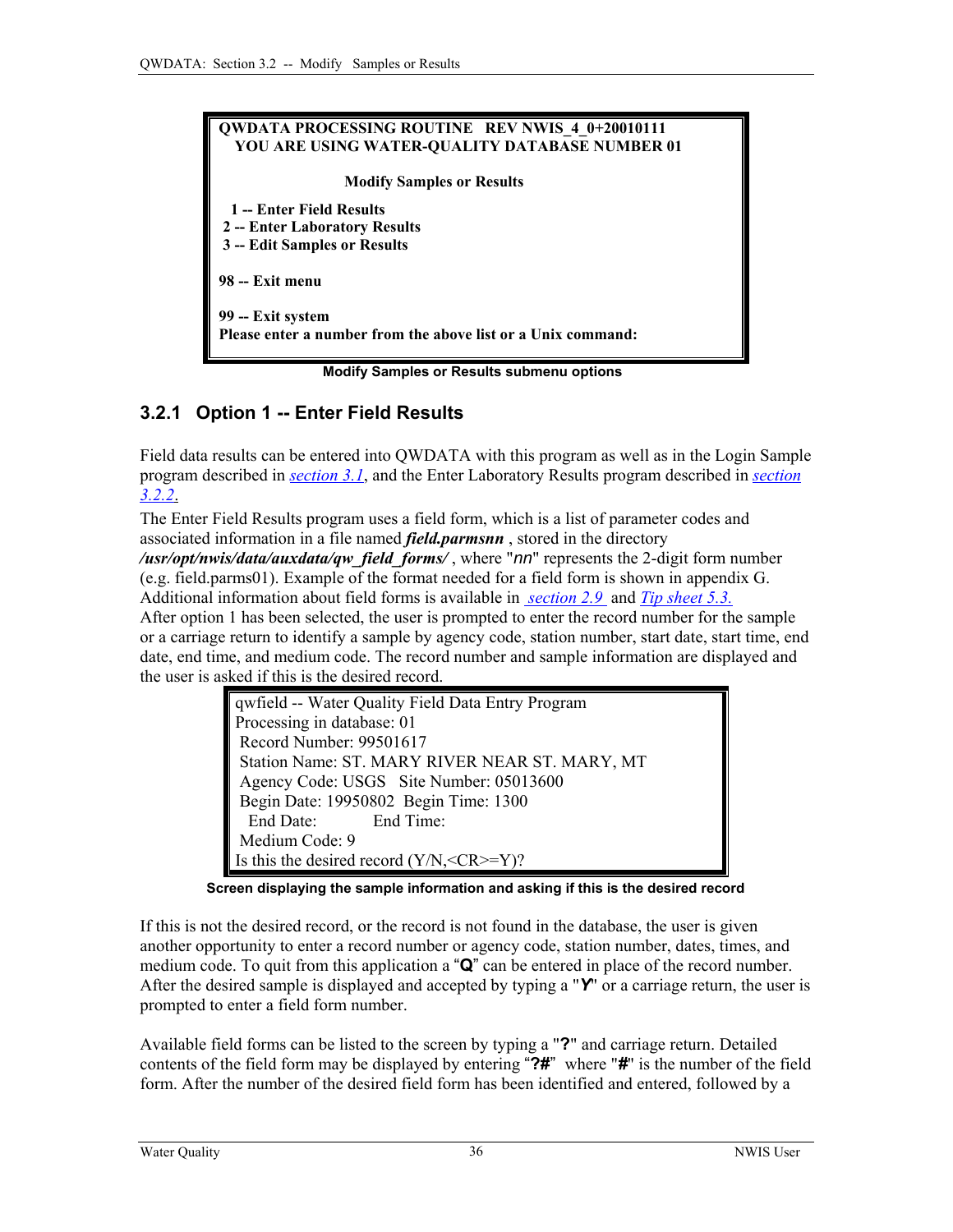carriage return, the program displays the parameter codes and names from the requested field form, with spaces for the entry of values and attributes. The cursor is positioned in the value field of the first parameter. If the sample already contains data for any of the specified parameters, the stored values are displayed as shown below:

 **(1) 00010 WATER TEMPERATURE Meth: A V: 13 Rd: 3 13.0 Rmk: QA: I DQI: S Null Qual:** Val Qual Codes: \_\_\_ Result field comment: N Add?: \_ **(2) 00020 AIR TEMPERATURE Meth: \_ V: 11.5 Rd: 3 11.5 Rmk: \_ QA: I DQI: S Null Qual: \_**  Val Qual Codes: \_\_\_\_ Result field comment: N Add?: \_ **(3) 00027 COLLECTING AGENCY Meth: \_ V: 1028 Rd: 5 1028.0 Rmk: \_ QA: I DQI: S Null Qual: \_**  Val Qual Codes: \_\_\_ Result field comment: N Add?: \_ **(4) 00028 ANALYZING AGENCY Meth: \_ V: 80020 Rd: 5 80020 Rmk:** QA: I DQI: S Null Qual: Val Qual Codes: \_\_\_ Result field comment: N Add?: \_ **(5) 00061 DISCHARGE, INST. Meth: \_ V: 605 Rd: 3 605 Rmk:** QA: I DQI: S Null Qual: Val Qual Codes: **Result field comment: N Add?: Options: ? ^D # / /x /+x /-x /@ /n /d /a /c /q -- Enter ?/ for help**

**Example of the field-results data entry format (shaded values are mandatory)** 

The program begins at the first parameter with the cursor at the value "*V*" field. The options for moving around the screen from parameter to parameter and screen to screen are displayed at the bottom of the screen. They are also described in *[section 2.2.2](#page-2-0)* and can be listed on the screen by typing a "**?***/*". A description of each item in the field-data entry form follows:

**Meth:** The method code is not a mandatory field for the result value, but the method code is validated when entered or edited. General information on the method code can be found in [section 2.5.6.](#page-8-0) To review valid method codes, use [option 9 o](#page-5-0)f the Support Files (*section 3.6.9)* menu to review the contents of the parameter-method table. If the method code is changed for a result, the following message will appear on the screen:

> You have changed the method code for an existing record. Your options are:

- 1: Replace result\_rd with selection from PMT
- 2: Enter a new rounding code
- 3: Keep the existing result\_rd

Enter 1, 2, or 3 ( $\leq$ CR $\geq$ =1):

This message is related to the link between the method code and the rounding behavior for that result. **Option 1** (default) will change the rounding code for that result to the value derived from the parameter-method table. **Option 2** allows you to enter any rounding code for that result.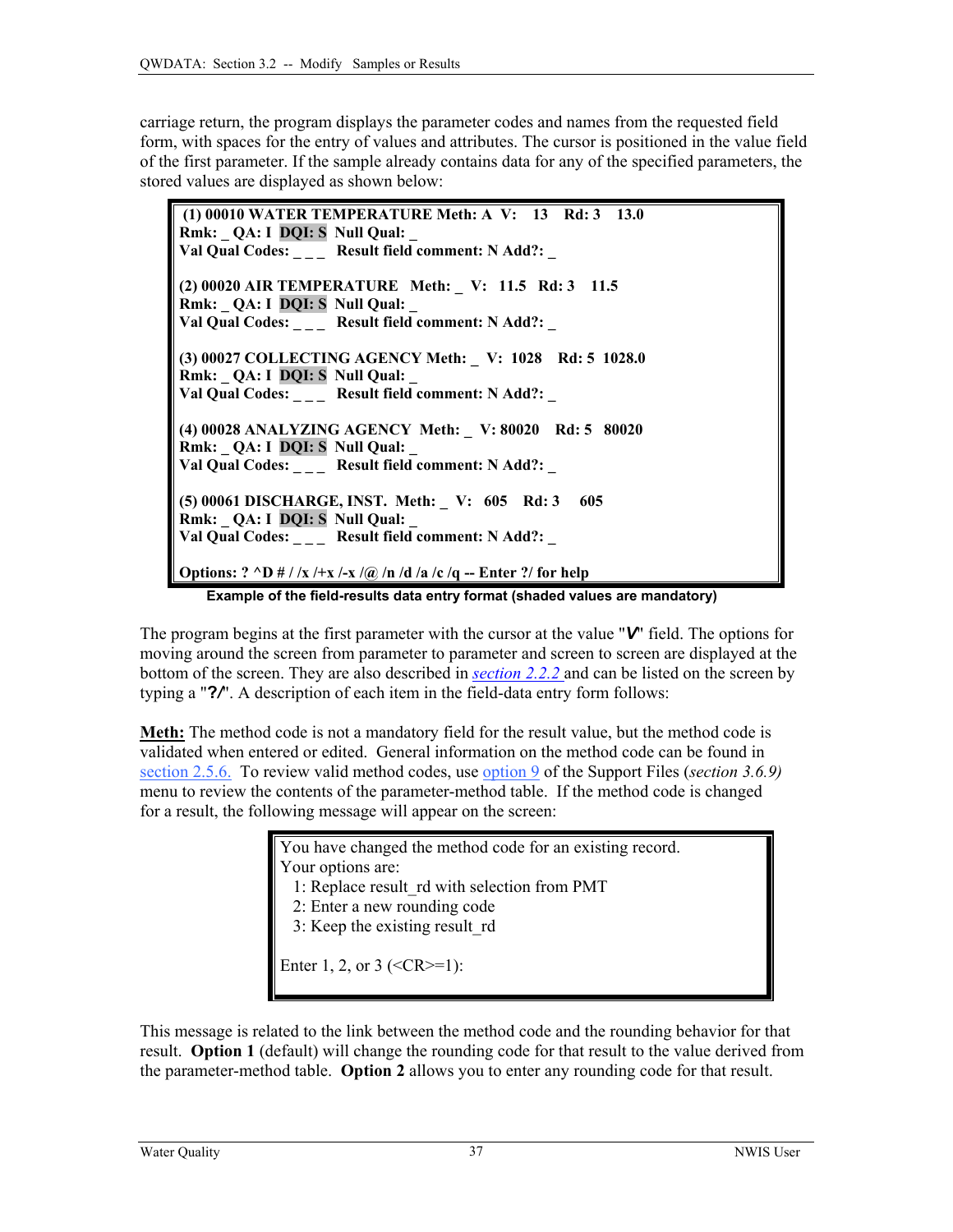<span id="page-8-0"></span>**Option 3** will result in the rounding code remaining the same as it was prior to changing the method code.

**V:** The value for the individual parameter. A decimal point at the end of the value is assumed for values entered without a decimal point. The decimal point for values that are not whole numbers must be entered. A carriage return with no data is interpreted as no data, and that parameter is not stored. Entry of a "*#*" signifies a null value and the user is required to qualify the null value with a null-value remark code or null-value qualifier code. If a value exists for a parameter in the field form, a carriage return retains the old value; entry of a new value replaces the old one; and an entry of "*/d*" causes the parameter to be deleted from the record.

**Rd:** The rounding precision is used to display the data. Rounding is described in *[section 2.7.1](#page-11-0)*. **Rmk:** Remark codes are used to qualify data values, as well as null values. Remark codes are listed in *Appendix A*; *table 10*, described in *section 2.5.1*, and can be listed on the screen by typing a "*?*" after the Rmk prompt.

**QA:** The default quality assurance code for parameters is I, indicating USGS field value in review. Quality assurance codes are listed in *[Appendix A](#page-4-0)*; *table 2,* described in *section 2.5.6*, and can be listed on the screen by typing a "*?*" after the QA prompt.

**DQI:** The data quality indicator code is a mandatory entry for the result that indicates the review status of the result, controls whether the batch-update programs can overwrite the result, and affects whether the result will be included in retrievals. Valid DQI codes and meanings are listed in *[Appendix A; table 14](#page-13-0)* , described in *section 2.5.3*, and can be listed on the screen by typing a "*?*" after the DQI prompt.

**Null Qual:** If the parameter value is entered as a null value, a null-value remark or a null-value qualifier is required. The valid null-value remarks and null-value qualifier codes are listed in *[Appendix A; table 15](#page-13-0)* and described in *section 2.5.4*.

**Val Qual Codes:** The value qualifiers provide additional information about the result values, which may be used for interpretation and archival of the results. QWDATA can store as many as three value qualifiers for each result from the valid codes listed in *[Appendix A](#page-14-0)*, described in *section 2.5.2*, and can be listed on the screen by typing a "*?*" after the Val Qual Codes prompt.

**Result field comment:** Result comments are used to describe any information that the user might want to associate with the result value. For example, if the pH meter could not be calibrated with buffer solutions and the pH value was suspect, that information could be stored with the pH value and other parameters, such as alkalinity and bicarbonate, that were measured using the same pH meter. Description of comment fields is included in *[section 2.8](#page-14-0)* .

Result field comments can be added or edited by inserting a "*Y*" at the "*Add*" or "*Edit*" prompt after the "Result field comment". A new screen is displayed for adding a new comment that includes up to 900 characters of information--15 lines consisting of up to 60 characters per line. Control "*c*" cancels the comment entry and control "*e*" saves the comment and exits. The user then receives the following prompt:

Do you want to apply the comment to other parameters  $(Y/N)$ ?

If the user answers "*Y*", a new screen is displayed with four options.

The first option is to enter additional parameter codes at the terminal, where the parameter codes are typed in one at a time and a carriage return ends the program. This brings the user back to the field data entry form. The comment can be applied to as many as 500 parameter codes.

The second option applies the comment to parameters contained in a file; the pathname of the file is entered at the prompt.

The third option is to update all parameters in a sample with the comment.

The fourth option is to update all the parameters in the sample but confirm each before updating. A new screen with three options is displayed for editing an existing comment. The first option allows the user to edit the comment. The second option allows the user to delete the comment and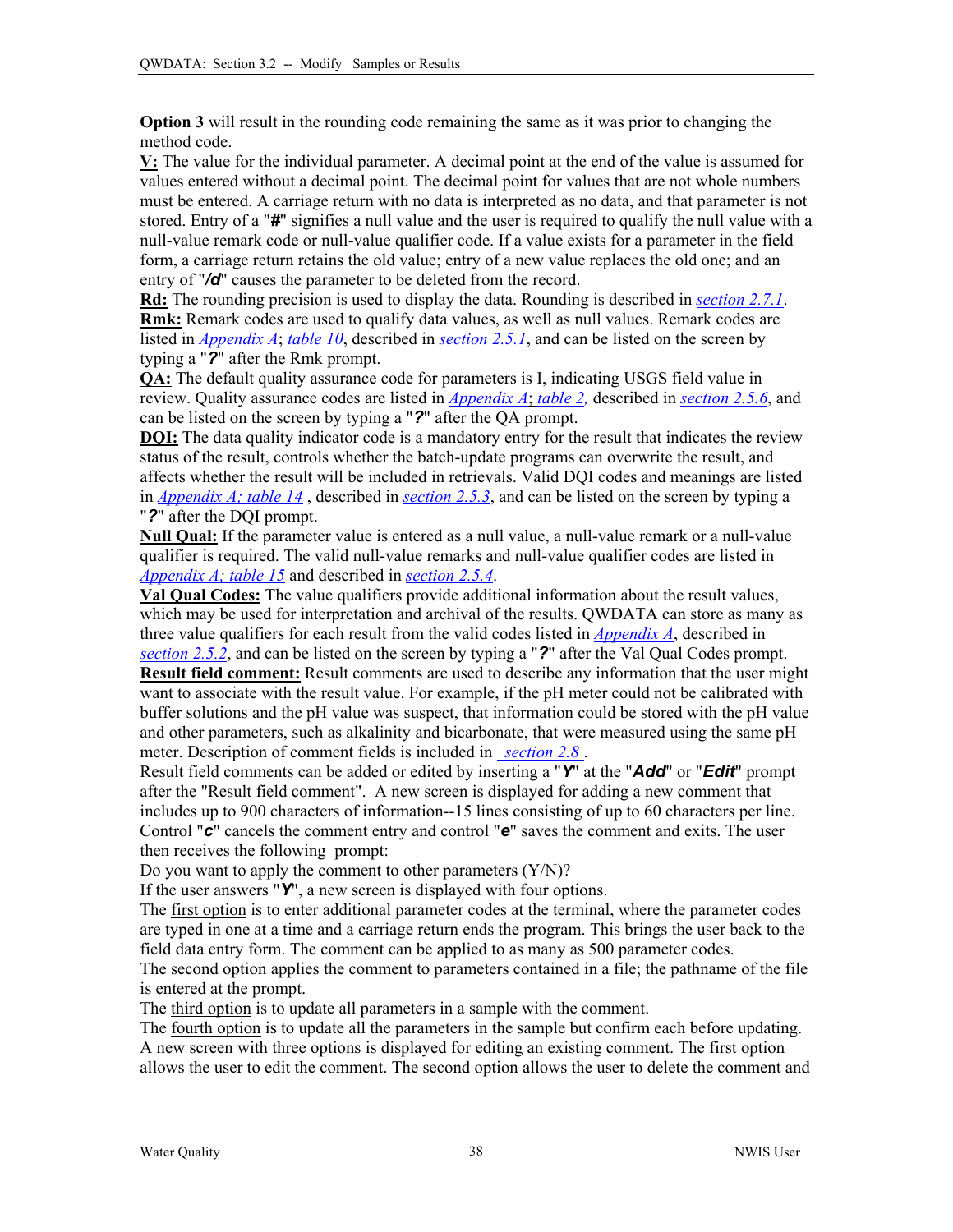<span id="page-9-0"></span>the third option cancels the editing process.

When data entry is complete, the user can exit the program by either using "**/q**" or inserting a carriage return after the last parameter in the form. The program provides an opportunity to modify the data by displaying the prompt:

Changes? Enter item number to change or <CR> to continue.

Additional parameters may be added to the sample without having to add them to the *field.parmsnn* file by entering "*/a*" at any time. The parameter appears at the next line and the cursor is positioned to accept a value.

As each value is entered, the following checks are made:

- 1. If the value is negative, the parameter code is checked against a list of codes for which negative values are permitted; if the entry is invalid, a message is displayed and the value is rejected. Negative Values are described in *[section 2.7.3](#page-13-0)* and listed in *[Appendix H](#page-0-0)*.
- 2. If the value is for a parameter that should contain fixed values, the fixed values file list is checked; if the value is invalid for that parameter, a message is displayed and the value is rejected. Fixed values are listed in *[Appendix B](#page-0-0)* and described in *[section 2.](#page-10-0)6.3*.
- 3. If the value for pH (parameter code 00400) is greater than 14, a message is displayed and the value is rejected. If the value for pH is outside the range of 4.5 to 9.0, a message will be displayed during data entry, but the value will be retained.

When data entry is complete, the record is stored and the dialog restarted with the request for a record number or "*Q*" to end. Users will need to run the Chemical Validation Checks program describe in *[section 3.3.5](#page-17-0)* to validate updates. General information about chemical validation checks is described in *[section 2.](#page-12-0)7.*

## **3.2.2 Option 2 -- Enter Laboratory Results**

The Enter Laboratory Results program is used to interactively enter and edit data from cooperator laboratories or USGS laboratory data that are not loaded into QWDATA from other programs. (Another program is used for adding analytical data from the USGS National Water Quality Laboratory and the Ocala Water Quality and Research Laboratory and is described in *[section](#page-0-0) [3.8](#page-0-0)*). Laboratory data values can be entered into QWDATA with this program as well as in the Login Sample program described in *[section 3.1](#page-0-0)*, and the Enter Field Results program described in *[section 3.2.1](#page-6-0)*.

The Enter Laboratory Results program uses a field form, which is a list of parameter codes and associated information in a file named *field.parmsnn* , stored in the directory */usr/opt/nwis/data/auxdata/qw\_field\_forms/* , where "*nn*" represents the 2-digit form number. Information about adding and designing a field form is available in *[section 2.](#page-15-0)9* and *[Tip sheet 5.3](#page-0-0)*.

After option 2 has been selected, the user is prompted to enter the record number for the sample or a carriage return to identify a sample by agency code, station number, start date, start time, end date, end time, and medium code. The record number and sample information are displayed and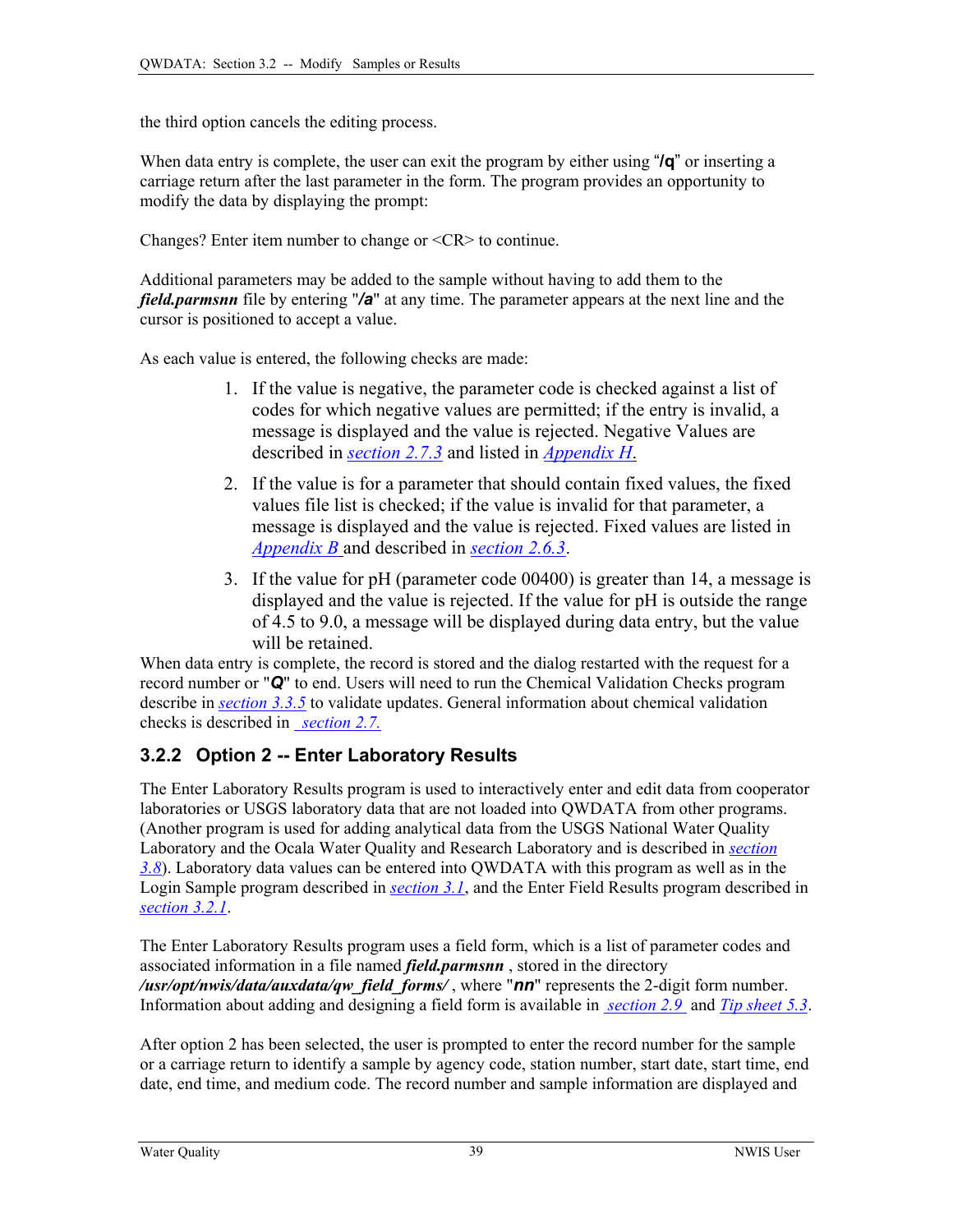<span id="page-10-0"></span>the user is asked if this is the desired record.

If this is not the desired record, or the record is not found in the database, the user is given another opportunity to enter a record number or agency code, station number, dates, times, and medium code. To quit from this application a `*Q*' can be entered in place of the record number. After the desired sample is displayed and accepted by typing a "Y" or a carriage return, the user is prompted to enter a field form number.

Available field forms can be listed to the screen by typing a "*?*" and carriage return. Detailed contents of the field form may be displayed by entering "*?#*", where "*#*" is the number of the field form. After the number of the desired field form has been identified and entered followed by a carriage return, the program displays the parameter codes and names from the requested field form, with spaces for the entry of values and attributes. The cursor is positioned in the value field of the first parameter. If the sample already contains data for any of the specified parameters, the stored values are displayed as shown below:



 **Screen showing an example of the laboratory results data entry format (shaded values are mandatory)** 

The program begins at the first parameter with the cursor at the value "**V**" field. The options for moving around the screen from parameter to parameter and screen to screen are displayed at the bottom of the screen. They are also described in *[section 2.2.2](#page-2-0)* and can be listed on the screen by typing a "*?/*". A list of acceptable codes for some fields can be shown on the screen by typing a "*?*" in the field. A description of each item in the field-data entry form follows:

**V:** The value for the individual parameter. A decimal point at the end of the value is assumed for values entered without a decimal point. The decimal point for values that are not whole numbers must be entered. A carriage return with no data is interpreted as no data, and that parameter is not stored. Entry of a "**#**" signifies a null value and the user is required to qualify the null value with a null-value remark code or null-value qualifier code. If a value exists for a parameter in the field form, a carriage return retains the old value; entry of a new value replaces the old one; and an entry of "*/***d**" causes the parameter to be deleted from the record.

**Rd:** The rounding precision that is used to display the data. Rounding is described in *[section](#page-11-0)  [2.7.1](#page-11-0)*.

**LSDEV:** The laboratory standard deviation will be used to round the result value if default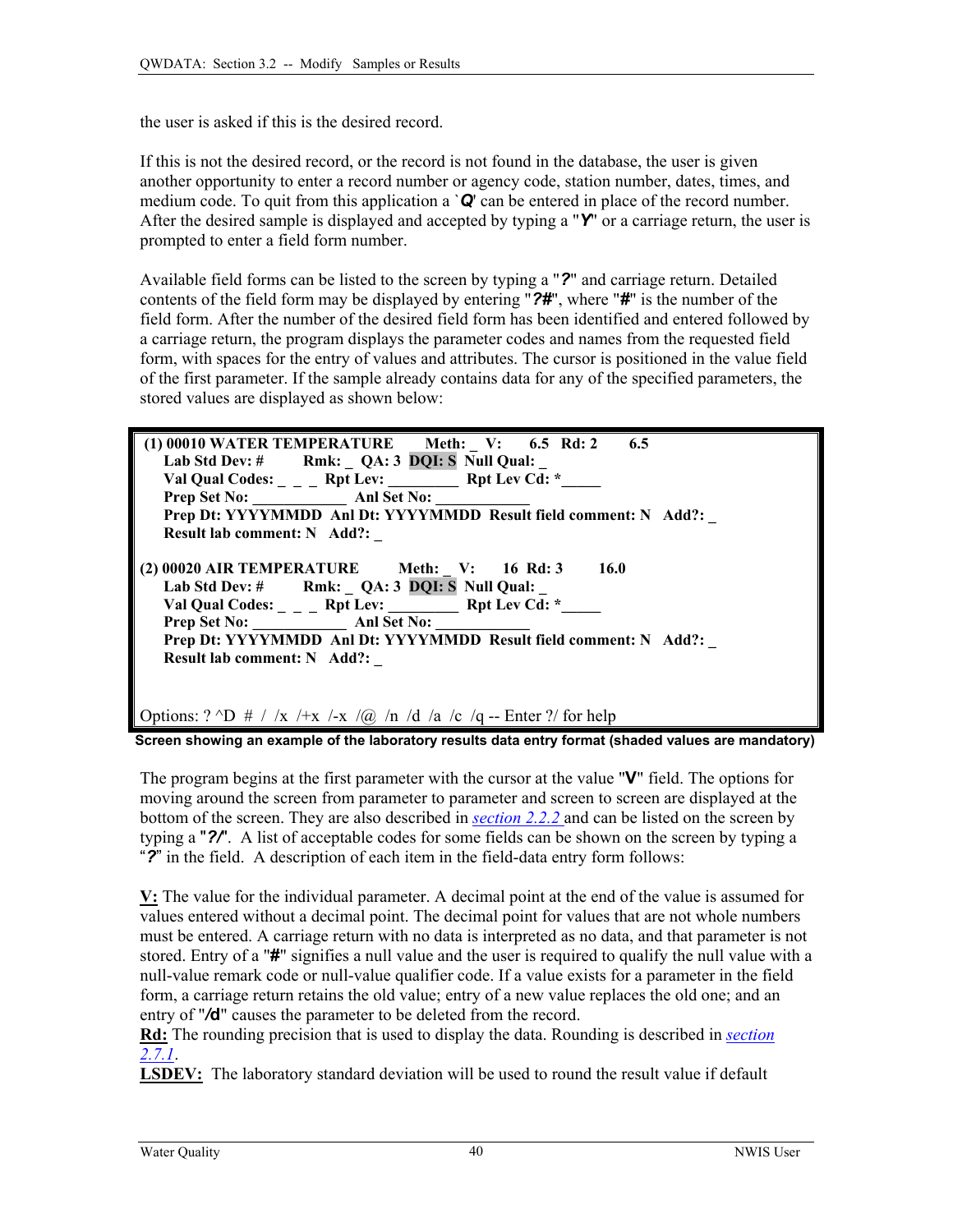<span id="page-11-0"></span>rounding is selected and a value for laboratory standard deviation is present. The laboratory standard deviation is discussed in *[section 2.5.5.](#page-8-0)*

**Rmk:** Remark codes are used to qualify data values, as well as null values. Remark codes are listed in *[Appendix A; table 10](#page-8-0)* described in *[section 2.5.1.](#page-8-0)*

**QA:** The default quality-assurance code for parameters is set to I, indicating USGS field value, in review. Quality assurance codes are listed in *[Appendix A; table 2](#page-4-0)*, described in *[section 2.5.6.](#page-8-0)* **Meth:** The method code attributes are described in *[section 2.5.5](#page-8-0)*.

**DQI:** The data quality indicator code is a mandatory entry for the result that indicates the review status of the result, controls whether the batch-update programs can overwrite the result, and affects whether the result will be included in retrievals. Valid DQI codes and definitions are listed in *[Appendix A; table 14](#page-13-0)*, described in *[section 2.5.3.](#page-8-0)* 

**Null Qual:** The null-value qualifier code is mandatory if a null value is entered and a null-value remark code is not included. The valid null-value remarks and null-value qualifier codes are listed in *[Appendix A; table 15,](#page-13-0)* and described in *[section 2.5.4](#page-8-0)*.

**Val Qual Codes:** The value qualifiers provide additional information about result values, which may be used for interpretation and archival of results. QWDATA can store as many as three value qualifiers for each result from the valid codes listed in *[Appendix A](#page-0-0)* and described in *[section 2.5.2.](#page-8-0)* **Rpt Lev:** The reporting level value field contains the reporting level in use for censoring values for the laboratory, constituent, method, and instrument at the time of analysis. Laboratory

information is described in *[section 2.4.4](#page-5-0)*.

**Rpt Lev Cd:** The report level code describes the type of analytical reporting level in use for censoring data values by the laboratory at the time of analysis. Valid report level codes are listed in *[Appendix A; table 17.](#page-16-0)* Laboratory information is described in *[section 2.5.9](#page-9-0)*.

**Prep Set No:** The preparatory set number is a laboratory identifier used for a group of fieldsubmitted samples and laboratory-supplied quality control blank and spike samples. These samples are prepared for analytical processing at the same time using the same method and reagents. Laboratory information is described in *[section 2.5](#page-8-0)*.

**Anl Set No:** The analytical set number is a laboratory identifier used for a group of field and laboratory samples, analyzed together by the same analyst, using the same equipment at the same time. Laboratory information is described in *[section 2.5](#page-8-0)*.

**Prep Dt:** The preparation date is supplied by the laboratory and represents the date that sample extraction or preparation began.

Anl Dt: The analysis date is supplied by the laboratory and represents the date that analysis began.

**Result field comment:** Result field comments are used to describe any field information that the user might want to associate with the result value. For example, if the pH meter could not be calibrated with buffer solutions and the pH value was suspect, that information could be stored with the pH value and other parameters, such as alkalinity and bicarbonate, that were measured using the same pH meter. Description of comment fields is included in *[section 2.8.](#page-14-0)*

Result field comments can be added or edited by inserting a "*Y*" at the "*Add*" or "*Edit*" prompt after the "Result field comment." A new screen is displayed for adding a new comment that includes up to 900 characters of information--15 lines consisting of up to 60 characters per line. Control "*c*" cancels the comment entry and control "*e*" saves the comment, exits, and then prompts:

#### **Do you want to apply the comment to other parameters (Y/N)?**

If the user answers "*Y*", a new screen is displayed with four options. The first option is to enter additional parameter codes at the terminal, where the parameter codes are typed in one at a time. A carriage return ends the program bringing the user back to the field data entry form. The comment can be applied to as many as 500 parameter codes. The second option applies the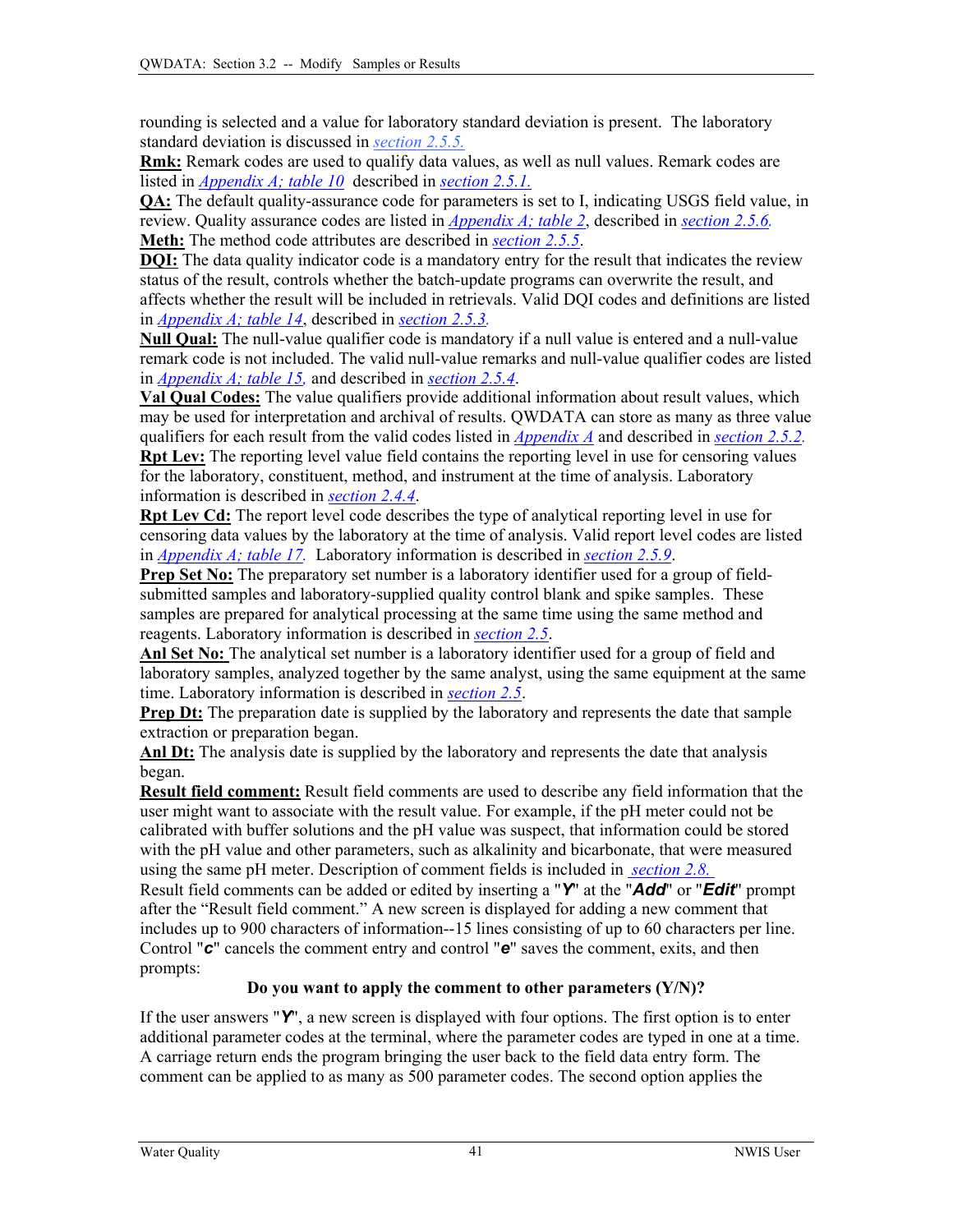<span id="page-12-0"></span>comment to parameters contained in a file; the pathname of the file is entered at the prompt. The third option is to update all parameters in a sample with the comment, and the fourth option is to update all the parameters in the sample, but confirm each before updating.

A new screen with three options is displayed for editing an existing comment. The first option allows the user to edit the comment. The second option allows the user to delete the comment and the third option cancels the editing process.

**Result lab comment**: Result lab comments are used to describe any laboratory information that might be associated with the value. The prompts and screens are the same as the "Results field comment", which is described above. Text fields for comments are described in *[section 2.8.](#page-14-0)* When data entry is completed, the user can exit the program by either using "**/q**" or inserting a carriage return after the last parameter in the form. The program provides an opportunity to modify the data by displaying the prompt:

#### **Changes? Enter item number to change or <CR> to continue:**

Additional parameters may be added to the sample without having to add them to the *field.parmsnn* file by entering "**/a**" at any time. The parameter appears at the next line and the cursor is positioned to accept a value.

As each value is entered, the following checks are made:

- 1. If the value is negative, the parameter code is checked against a list of codes for which negative values are permitted; if the entry is invalid, a message is displayed and the value is rejected. Negative Values are described in *[section 2.7.3](#page-13-0)* and listed in *[Appendix H](#page-0-0)*.
- 2. If the value is for a parameter that should contain *fixed values*, the fixed values file list is checked; if the value is invalid for that parameter, a message is displayed and the value is rejected. Fixed values are listed in *[Appendix B](#page-0-0)* and described in *[section 2.](#page-10-0)6.3*.
- 3. If the value for pH (parameter code 00400) is greater than 14, a message is displayed and the value is rejected. If the value for pH is outside the range of 4.5 to 9.0, a message will be displayed during data entry, but the value will be retained.

When data entry is complete, the record is stored and the dialog restarted with the request for a record number or "*Q*" to end. Users will need to run the Chemical Validation Checks program described in *section 3.3.5*. (*Option 5 [of Function 3, Data Review](#page-17-0)*) to validate updates. General information about chemical validation checks is described in the table in *[section](#page-13-0) 2.7.1*.

## **3.2.3 Option 3 -- Edit Samples or Results**

The Edit Samples or Results program is used to modify the record header information for a sample, to modify the analytical results for a sample by adding, changing, or deleting parameter values or attributes, or to delete a sample record.

After option 3 has been selected, the user is prompted to enter the record number for the sample, or a carriage return to identify a sample by agency code, station number, start date, start time, end date, end time, and medium code. The record number and sample information are displayed and the user is asked if this is the desired record.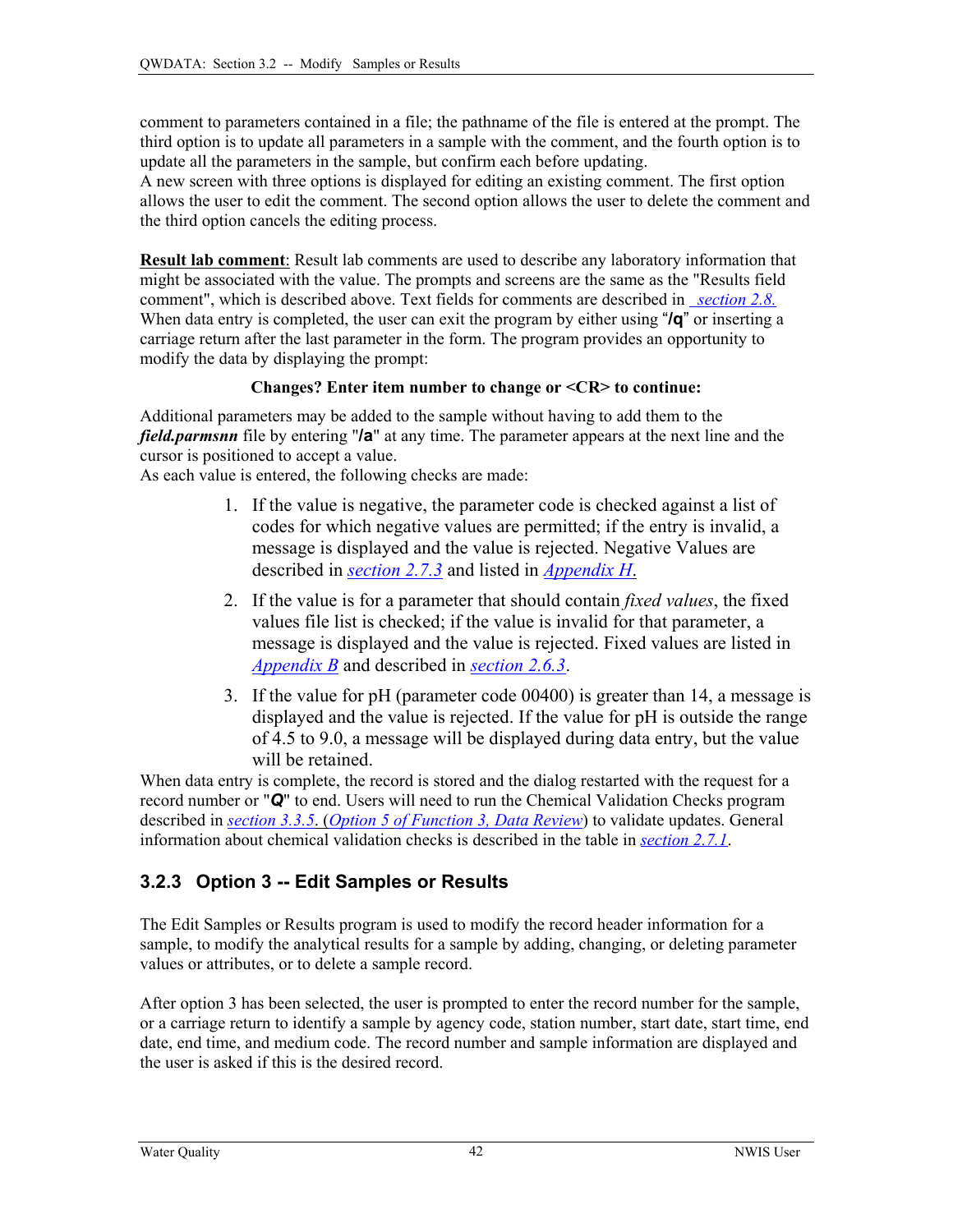<span id="page-13-0"></span>If this is not the desired record, or the record is not found in the database, the user is given another opportunity to enter either a record number or agency code, station number, dates, times, and medium code. To quit from this application a `*Q*' can be entered in place of the record number. After the desired sample is displayed and accepted by typing a "*Y*" or a carriage return, the following screen is displayed:



 **Screen showing the edit samples and results options and record number of the sample** 

When a record has been retrieved, the user is given four options: select another record, modify the record header, modify the analytical data, or delete the record. If **Option 1**, select another record is chosen, the user is prompted and taken back to the previous screen to enter a record number or sample information. **Option 2**, modify the record header, allows the users to change the sample header information and is the same program as described in the *[login sample program \(section](#page-0-0)  [3.1\)](#page-0-0)*. **Option 3**, modify the analytical data, allows the user to add, change, or delete parameter values or attributes with the sample program as described in the *[enter laboratory results program](#page-9-0)  [\(section 3.2.2\)](#page-9-0)* . **Option 4**, delete the record, allows the users to completely remove all parameter values and attributes as well as the sample header information. As a precaution, the program verifies the delete request by prompting:

#### **Are you sure you want to DELETE that record? (Must answer YES)**

The user must reply by typing all of the letters in the word "*YES*" in capital letters before the record will be deleted. If the record is deleted, a line of text flashes across the bottom of the screen,

RECORD nnnnnnnn DELETED

where nnnnnnnn is the sample record number. If the response to the prompt was something other than "*YES*", the line

RECORD nnnnnnnn NOT DELETED

flashes across the bottom of the screen. *Note* : Deleted records or values are removed immediately and cannot be recovered except by reentering.